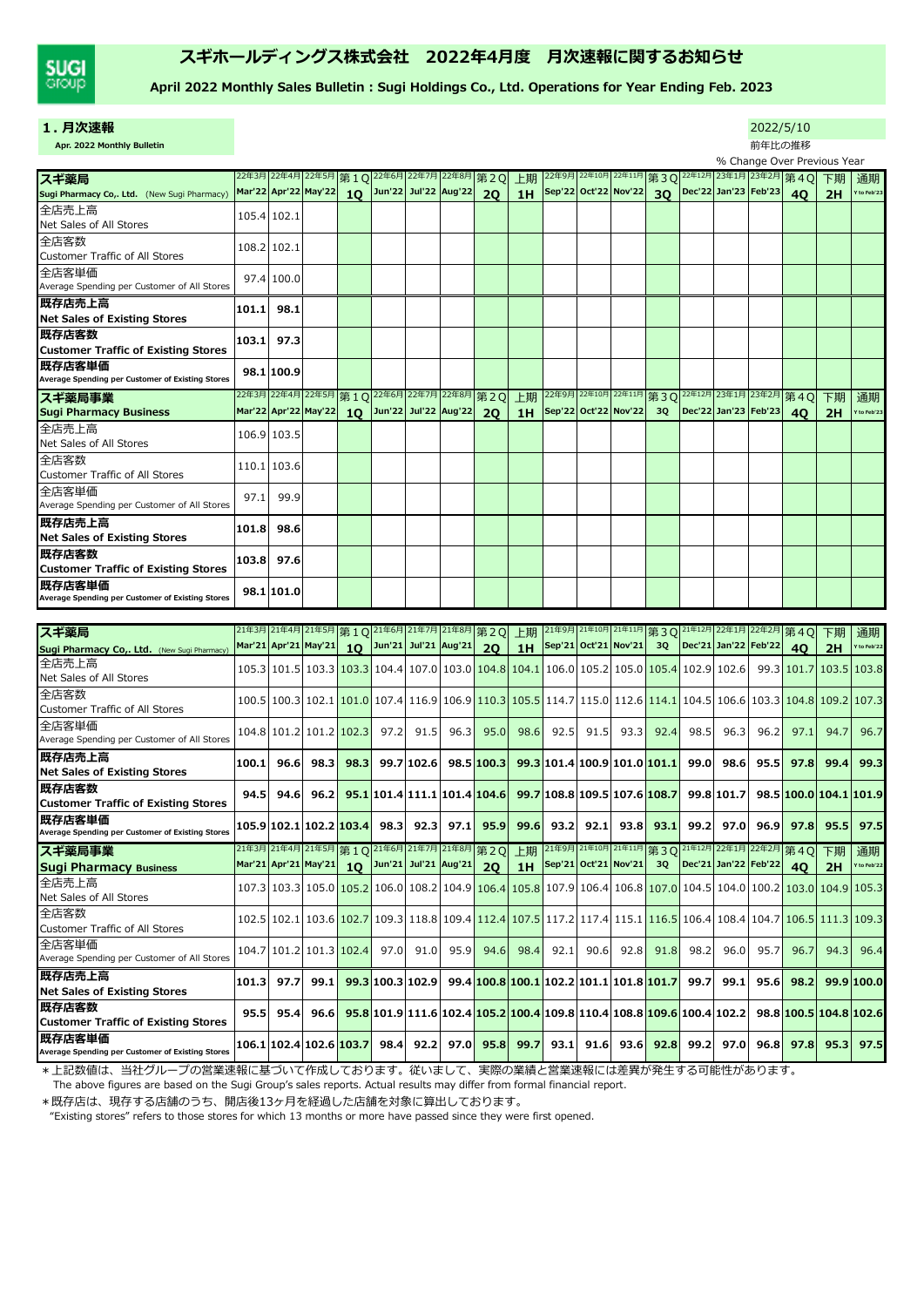Apr. 2022 Monthly Sales Information

4月度の既存店ベースの売上伸率は、スギ薬局事業が1.4%減、ジャパン事業が7.3%減となり、スギ薬局全体の既存店売上は1.9%減となりまし

た。

On the existing-store basis, the total sales of Sugi Pharmacy Co., Ltd. decrease by 1.9% in this month, with the sales decrease of Sugi Pharmacy Business by 1.4% and decrease of Japan Business by 7.3%.

全店ベースの売上伸率は、スギ薬局事業が3.5%増、ジャパン事業が11.9%減、スギ薬局全体の全店売上は2.1%増となりました。

On the all-store basis, the total sales of Sugi Pharmacy Co., Ltd. increase by 2.1%, with the sales increase of Sugi Pharmacy Business by 3.5% and decrease of Japan Business by 11.9%.

## 3. 新規出店・退店の状況

Stores Opening & Closing

#### 4月度は、新規出店として9店舗を開設しました。結果、4月末のスギグループの総拠点数は1,496拠点となりました。

In this month, the Sugi Group opened 9 new stores.

## As a result, the total number of the Sugi Group stores was 1,496 at the end of April.

| 新店                  |                   |                 |                                              |                    |
|---------------------|-------------------|-----------------|----------------------------------------------|--------------------|
| Opening             |                   |                 |                                              |                    |
| 開店日                 | 店舗名               |                 | 所在地                                          | 売場面積               |
| <b>Opening Date</b> | <b>Store Name</b> |                 | <b>Address</b>                               | <b>Sales Space</b> |
| 4月 14日              | スギ薬局              | 小山喜沢            | 栃木県小山市喜沢1243番地1                              | 896.60m            |
| Apr. 14             | Sugi Pharmacy     | Oyamakizawa     | Oyama Tochigi                                |                    |
| 4月 21日              | スギ薬局              | 三田三輪            | 兵庫県三田市三輪四丁目1番1号                              | 861.89m            |
| Apr. 21             | Sugi Pharmacy     | Sandamiwa       | Sanda Hyogo                                  |                    |
| 4月 21日              | スギ薬局              | 太平通             | 愛知県名古屋市中川区宮脇町二丁目7番地                          | 899.50m            |
| Apr. 21             | Sugi Pharmacy     | Taiheidori      | Nagoya Aichi                                 |                    |
| 4月 21日              | スギ薬局              | 池田駅前            | 矢野池田駅前ビル102号<br>大阪府池田市満寿美町二丁目7番地             | 208.88m            |
| Apr. 21             | Sugi Pharmacy     | Ikedaekimae     | Ikeda Osaka                                  |                    |
| 4月 28日              | スギ薬局              | 泉田中             | 大阪府堺市南区泉田中17番地2                              | 916.56m            |
| Apr. 28             | Sugi Pharmacy     | Izumitanaka     | Sakai Osaka                                  |                    |
| 4月 28日              | スギ薬局              | 加古川野口           | 兵庫県加古川市野口町二屋348番地の1                          | 954.03m            |
| Apr. 28             | Sugi Pharmacy     | Kakogawanoguchi | Kakogawa Hyogo                               |                    |
| 4月 28日              | スギ薬局              | 白子駅前            | 三重県鈴鹿市白子駅前12番21号                             | 935.39m            |
| Apr. 28             | Sugi Pharmacy     | Shirokoekimae   | Suzuka Mie                                   |                    |
| 4月 28日              | スギ薬局              | 太田飯塚            | 群馬県太田市飯塚町604番地1                              | 951.20m            |
| Apr. 28             | Sugi Pharmacy     | Otaiizuka       | Ota Gunma                                    |                    |
| 4月 28日              | スギ薬局              | 南草津             | 滋賀県草津市南草津プリムタウン土地区画整理事業地内61街区1-1番 ルビットパーク南草津 | 620.68m            |
| Apr. 28             | Sugi Pharmacy     | Minamikusatsu   | Kusatsu Shiga                                |                    |